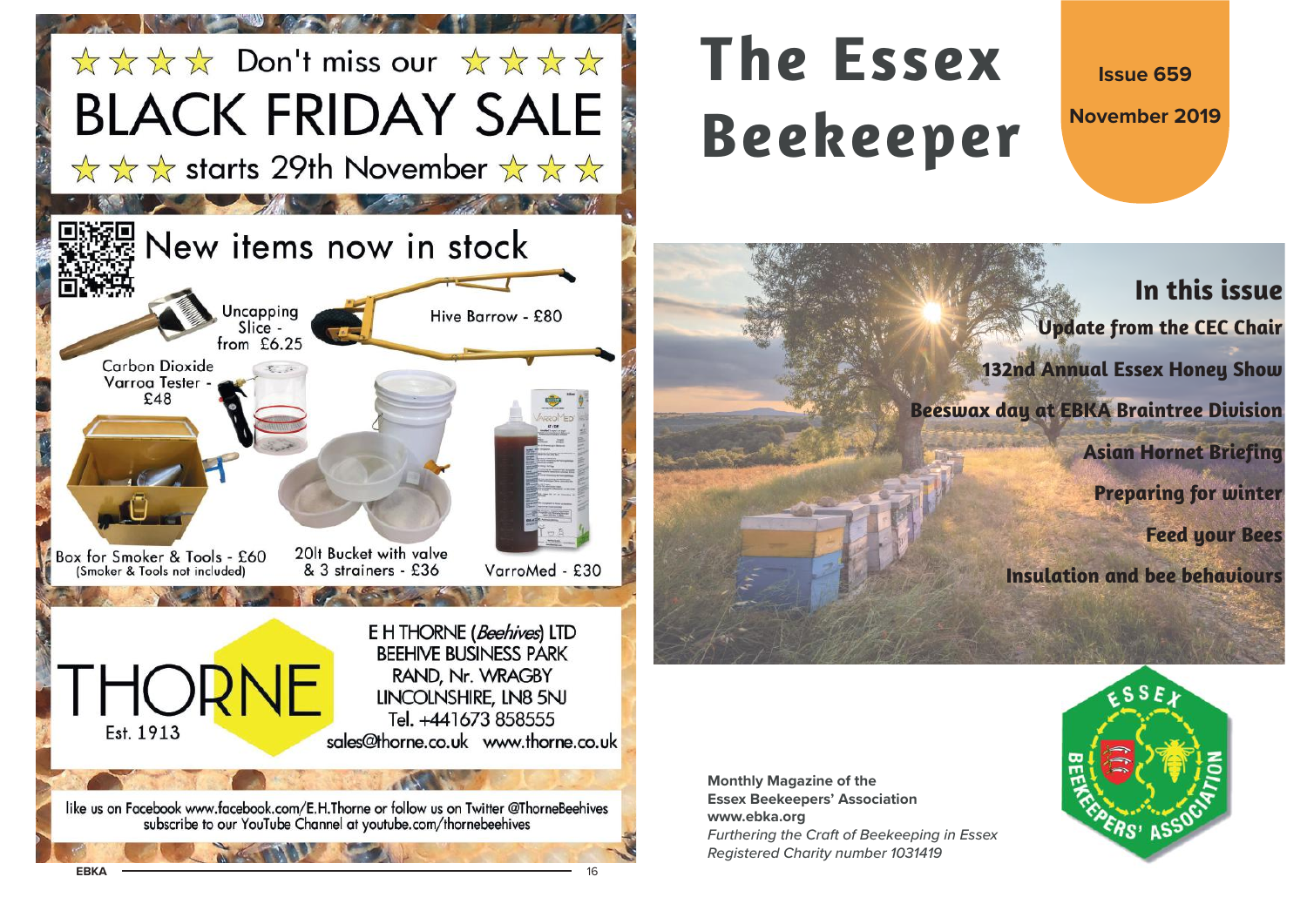# **Update from the CEC Chair** Jane Ridler, Chair, CEC

As I write, we are between the two<br>
Significant Essex Beekeepers' events of the year, although both will have passed by the time of reading. The Annual Honey Show and the County Conference. They



represent the best of centralised Essex beekeeping and are large events which would be impossible to run as individual divisions. Also, because they involve members from all over the county.

The Honey Show is organised by a large committee representing all divisions working together and then extra volunteers from everywhere on the day. Truly a joint effort! The County Conference is run by each division in turn. For some reason, beyond my understanding, the rota does not run alphabetically (the better to keep you on your toes!). So, Saffron Walden, having just completed their Conference, are handing the baton to Chelmsford for 2020. Watch out Harlow, I believe it's you after that!

This year's Honey Show was a resounding success despite poor weather – all the competition winners were published in last month's Beekeeper. Thanks to Pauline Tidmas and all who helped there and to Saffron Walden Division (yes, the conference-running division also does the catering at the AGM & Honey Show the same year!). The 2019 Conference, which from the beekeeping credentials of the excellent speakers will, I'm sure, have been thought provoking and informative at lots of different levels of our craft and scientific interest. I hear that Chelmsford's plans for 2020 are going to be innovative; we'll hear more at the AGM on 7th March.

Divisions run introductory courses for beginners – all exemplary in their own way. This Spring (February 1st) we'll be running an Essex 'Training for Trainers Day'. This will involve some of the trainers/organisers/mentors from each division getting together Not only has Torben Schiffer confirmed these results, but by observing bees in such nests he has discovered the behavioural hierarchy described above. He has also found that above 10C, propolis volatilises, suppressing mould growth and mites which gives another reason cold hives are unhealthy.

Torben is also researching how bees control humidity in hives. Warm air holds much more water vapour than cold. When ripening honey, bees warm the honey processing combs to 40C. If they can only warm them to 35C, the air will carry away 30% less moisture which means they need to work harder, by fanning more air, to remove water from nectar to make honey.

The other main point Gareth and Torben have been thinking about is that when swarms move into a cavity, they seem to build comb and breed at a rate to suit that cavity. The bees must use

comb to optimise ventilation to suit the size and shape of the cavity, and position of entrance. It follows, then, that removing top boxes full of dense, warm honey and adding a new empty box above or below is going to disrupt things. Even changing the volume of a hive is going to change internal conditions because, after all, the hive is the skin of the colony.  $\blacktriangleright$ 

 $A \longrightarrow 2$ 

15

**EBKA**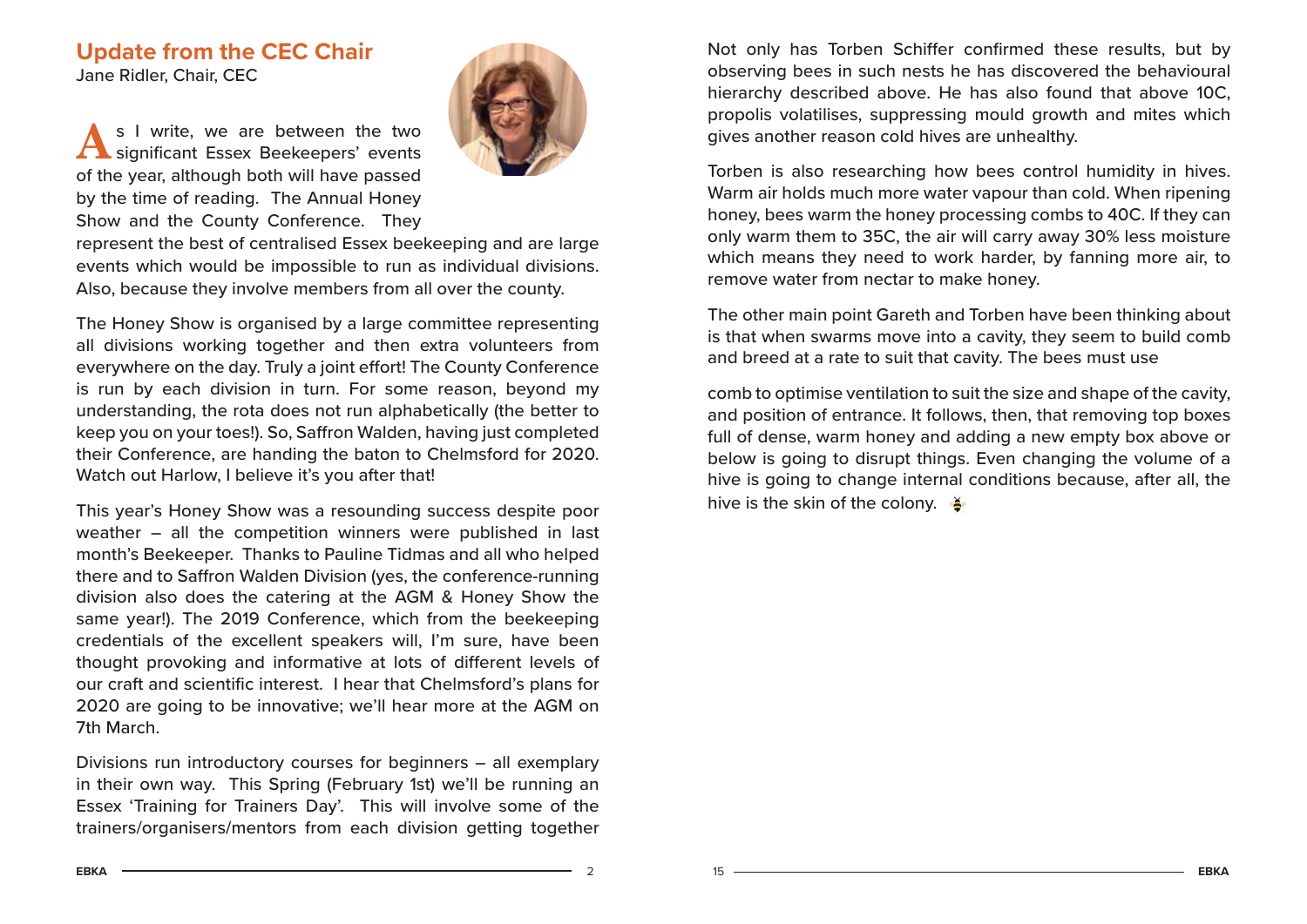# **Insulation and bee behaviours**

By Lune Valley Community Beekeepers via eBees

Scientists are beginning to uncover why well insulated hives are<br>Scientificial. Basically, hollow trees are so warm that the bees in them only need to gather one tenth the fuel to keep the colony going, compared to a conventional framed hive. It turns out that the bees do not just use the free time to gather more honey for a rainy day. Instead, they turn to cleaning the hive, propolising (sterilising) the walls, grooming mites off each other, and inspecting brood for sign of disease.

In other words, bees have a hierarchy of behaviours. The priority is gathering enough food to survive. If you keep them in cold hives, and keep taking their honey away, you suppress the others, the ones which keep them healthy.

You may want to pause and think about how unmanaged colonies thrive despite the lack of human help.

The initial research in this area was by Derek Mitchell in the UK. In summary, Mitchell, an instrumentation scientist, got thinking about his wife's hives, modelled hive heat flows on computer, and backed up his predictions with heaters in hives. He realised the immense impact insulation and absence of draughts had. Every kilo of honey requires the bees to bring in several kilos of nectar to make it, so small differences in insulation and draught proofing make a big difference to the stress on a colony.

Torben Schiffer, in Germany, has backed up Mitchell's theory with measurements on actual tree hive nests and confirms that a wellinsulated tree colony may only have to gather one tenth as much nectar as one in a framed hive, that is 50kg instead of 500kg (half a ton!) a year. Long hives and Warrés are better than conventional framed hives, but still need considerably more nectar to run than a tree cavity. All hives and colonies benefit from extra insulation.

and sharing best practice and new ideas. Do please volunteer if you are part of your Divisional team.

An additional benefit of all these county events is that beekeepers mix, chat, learn and return to their divisions renewed and inspired (we hope!)

News from the last CEC meeting, held in September: -

We have broken the back of two of the recent problems for the CEC. Thanks go to Garth Milford & the eR2 teams at divisional level. There is still work to do so that we can optimise the use of the system, but all Divisions are now uploaded. Thanks also to Ted Grad and the Governance committee, who have now presented the main policies required. So, on to reviews and additional policies. With reference to the Health & Safety policy, when we have those stinging bees around, it's always a good idea for all members to be aware of safety and make sure the appointed H&S Officer is around.

In addition to the monthly Essex Beekeeper, which from 2020 will be either electronic only, printed or in combination, depending on the choice of each Division, our editor, Robert Silver, will be sending out an electronic Newsletter with up to the minute items.

The BBKA ADM delegate, Richard Ridler, will be tabling a motion on behalf of EBKA at January's BBKA Annual Delegates' meeting at Stoneleigh Park, supported by Yorkshire BKA. Basically, it proposes that the UK is once again a member of Apimondia – the world body of beekeeping, along with at least 80 other countries! Having just returned from the Apimondia Conference in Montreal, I can thoroughly recommend joining 5,000 delegates from round the world and spending four days looking into every aspect that you can imagine of beekeeping, bee products, bee science and bees in rural development. Even if this sounds a step too far for you personally, it is important that the British views on the issues are in the world mix.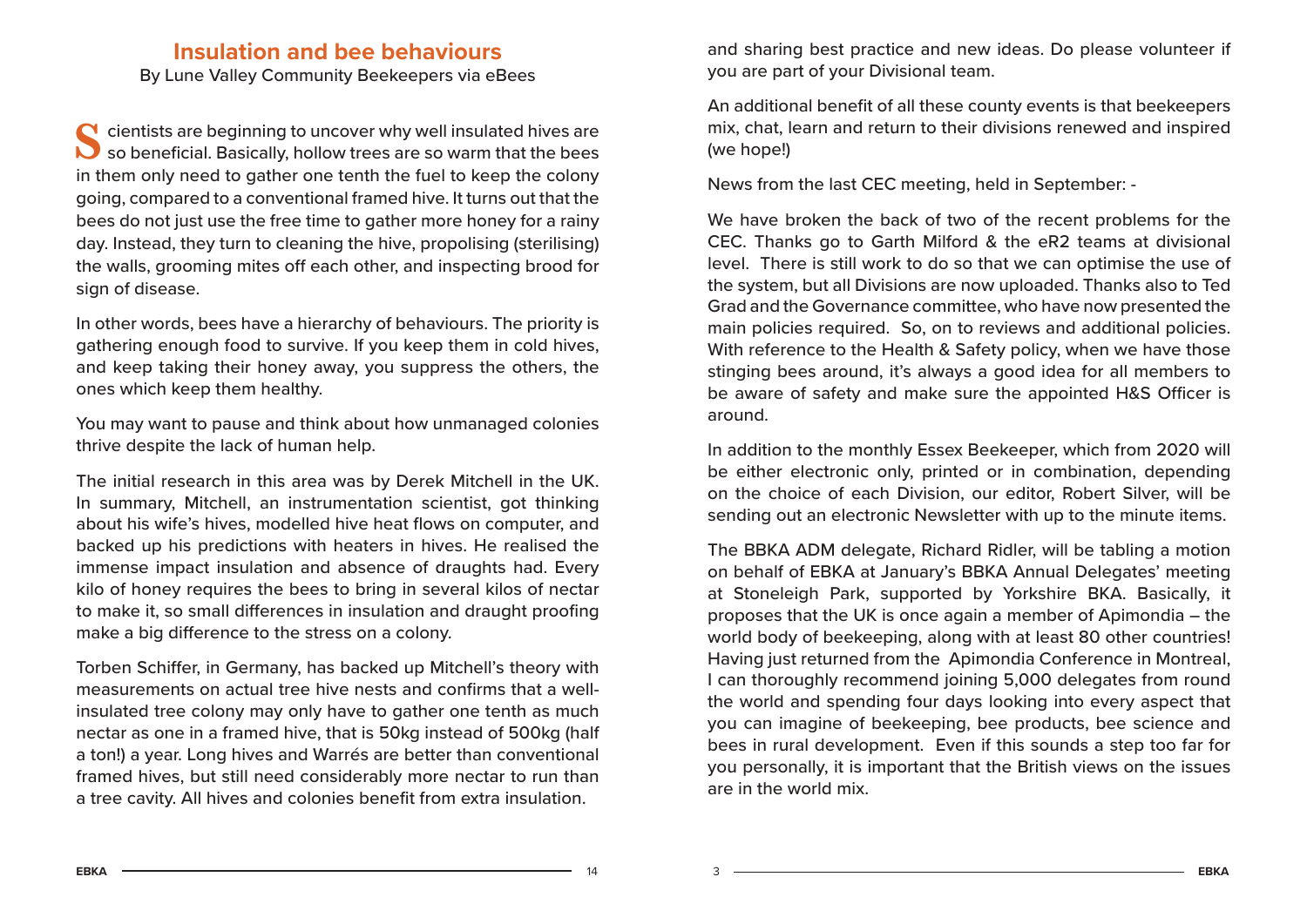Finally, our new Bee Health Officers, Katy Langley & Salma Attan have been busy over the summer. The representatives from the divisions have met and there was a fabulous Asian hornet display at the Honey Show. Excellent! We must all maintain our increased awareness.

I hope your bees are all tucked up warmly, disease free and well fed for the winter!

PETER DALBY - PEBADALE APIARIES

For all your beekeeping and apitherapy supplies

**Large Stock held - all year round**

**Competitive prices; any item not stocked to special order**

**37 Cecil Road, Cheshunt, Hertfordshire EN8 8TN**

**Tel: 01992 622645 Email: pebadalebees@btinternet.com**

**Open Mon - Sat** Telephone before calling

(any reasonable time)

CLOSED SUNDAY

Agent for E H Thorne and Northern Bee Books

**Articles appearing in The Essex Beekeeper are not necessarily the views either of the Editor or the Essex Beekeepers' Association**

To ensure inclusion within the diary of county-wide events would Divisions provide the editor with details of local meetings by the 4th of the previous month.

Robert Silver – robert.silver@outlook.com

#### **EBKA Trustees**

**President** Pat Allen, Hon CLM **Chair of CEC** Jane Ridler E: jane.ridler@uwclub.net T: 01799 218023

**Gen Secretary** Tony Rand E: secretary@ebka.org

**Treasurer** Paras ShahE: treasurer@ebka.org

**Braintree** Bridget Mudd E: bridget.mudd@yahoo.com

**Chelmsford** Jan Tutton E: cec@chelmsfordbeekeepers.com

**Colchester** Tony Rand E: tony@agewhatage.com

**D.H. & Maldon** Glenn Mayes E: trustee@maldonbeekeepers.org.uk

**Epping Forest** Don McHale E: donaldmchale@gmail.com

**Harlow** Nick Holmes E: wwwcight@gmail.com **Romford** Paul Wiltshire E: paul.g.wiltshire@btinternet.com **Saff ron Walden** Vanessa Wilkinson E: swaldensec@ebka.org **Southend** Vernon Amor E: blueboys21@aol.com **EBKA Exams Secretary** Steph Green E: examsec@ebka.org

#### **Divisional Contacts**

13

| <b>Braintree</b>      | Jan French            | T: 07725 166 609 |
|-----------------------|-----------------------|------------------|
| <b>Chelmsford</b>     | <b>Fiona Cutting</b>  |                  |
| <b>Colchester</b>     | Morag Chase           | T: 01206-522576  |
| D.H. & Maldon         | <b>Carlie Mayes</b>   | T: 07979-862952  |
| <b>Harlow</b>         | <b>Nick Holmes</b>    | T: 07730-735752  |
| <b>Epping Forest</b>  | Katy Langley          |                  |
| Romford               | <b>Sue Richardson</b> | T: 07971957333   |
| <b>Saffron Walden</b> | Vanessa Wilkinson     | T: 07747 506000  |
| <b>Southend</b>       | Pat Holden            | T: 01702-477592  |

**Regional Bee Inspectors**

**Epping Forest and Romford Divisions (excluding** 

E: peter.folge@apha.gsi.

**Brentwood)** Peter Folge

T: 07775-119433

Keith Morgan

gsi.gov.uk

**The Essex Beekeeper Magazine & Web site Editor**: Robert Silver

E: robert.silver@outlook.com

**Mailing Secretary**: Michael Elliott E: michaelelliott55@sky.com **Web site**: Nick HolmesE: webmaster@ebka.org

**Advertising**: Jean Smye E: jsmye@sky.com

T: 07956-487703

**All other Divisions:**

E: keith.morgan@apha.

T: 01485-520838 or 07919-004215

gov.uk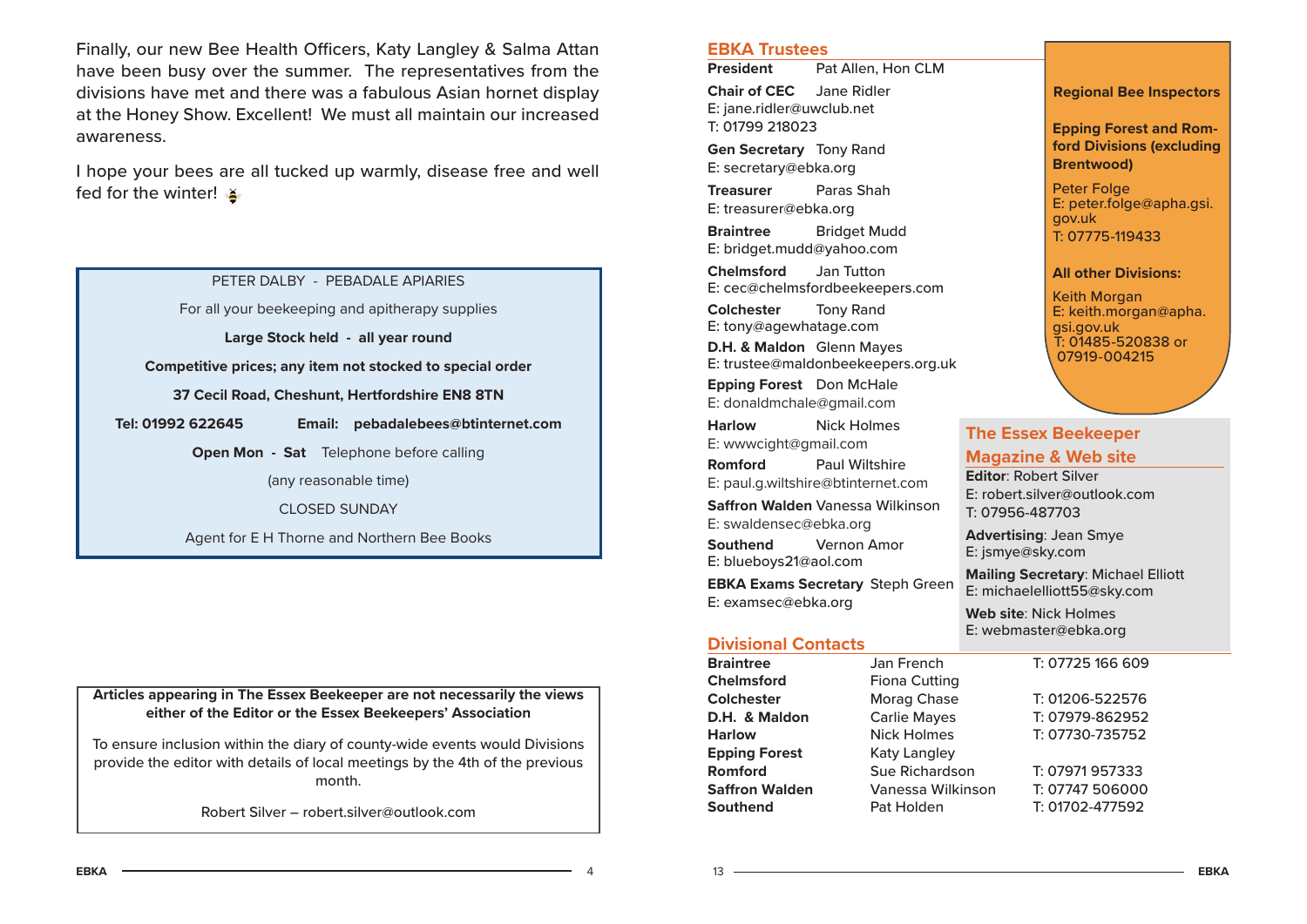being allowed to breathe and only apply to the outside. Ideally all wood work should be left to stand for six weeks after treatment before it can be brought into service.

Before going into winter make sure your colonies are on hive stands of some description and are clear of the ground. Remember it is damp that kills off colonies not the cold. Keep an eye on your colonies throughout the winter and check the weight to make sure they still have ample stores. Minimise interference with your colonies when the weather is cold because disturbing them when they are in cluster might finish them of.  $\bullet$ 



# **Divisional meetings around the County**

|      | <b>Meetings in November 2019</b>                                                                             | 29               | 20:00 - The Asian Hornet<br>with Andrew Durham,                                                                                |
|------|--------------------------------------------------------------------------------------------------------------|------------------|--------------------------------------------------------------------------------------------------------------------------------|
|      | 07 20:00-22:00 - Abberton<br><b>Native Bee Project with</b><br><b>Kevin Thorn, Harlow</b><br><b>Division</b> |                  | <b>Braintree Division</b><br><b>Address: White Notley</b><br><b>Village Hall</b>                                               |
|      | Address: tbc                                                                                                 |                  | <b>Meetings in December 2019</b>                                                                                               |
| 07 I | 20:00-22:00 - Bumblebees<br>with Dr Nikki Gammans,<br><b>Romford Division</b>                                | 05               | 20:00-22:00 - Harlow:<br><b>Christmas party, Harlow</b><br><b>Division</b><br>Address: tbc                                     |
|      | Address: Chadwick Hall,<br>Gidea Park, Romford RM2<br>5EL                                                    |                  |                                                                                                                                |
| 19   | 19:30-21:00 - CBK Monthly<br>Meeting, Making soap,<br><b>Chelmsford Division</b>                             | 05               | 20:00-22:00 - Romford:<br><b>Xmas Social</b><br>Address: tbc                                                                   |
|      | <b>Address: Margaretting</b><br>Village Hall, Wantz Rd,<br>Margaretting, Ingatestone<br>CM4 OEP              | 13               | <b>Xmas Social and craft</b>                                                                                                   |
| 22   | 19:30-21:30 - Saffron<br><b>Walden: Christmas Social,</b><br><b>Saffron Walden Division</b>                  |                  | activity, Braintree Division<br><b>Address: White Notley</b><br><b>Village Hall</b>                                            |
|      | <b>Address: The Three</b><br>Horseshoes, Duton Hill, CM6<br>2DY                                              | 17 <sup>17</sup> | <b>CBK Monthly Meetin: Quiz</b>                                                                                                |
| 27   | 19:30-21:30 - Southend:<br>AGM and Fun Quiz,<br><b>Southend Division</b><br>Address: WI Hall, Bellingham     |                  | night, Chelmsford Division<br><b>Address: Margaretting</b><br>Village Hall, Wantz Rd,<br>Margaretting, Ingatestone,<br>CM4 OEP |
|      | Lane, Rayleigh, SS6 7ED                                                                                      |                  |                                                                                                                                |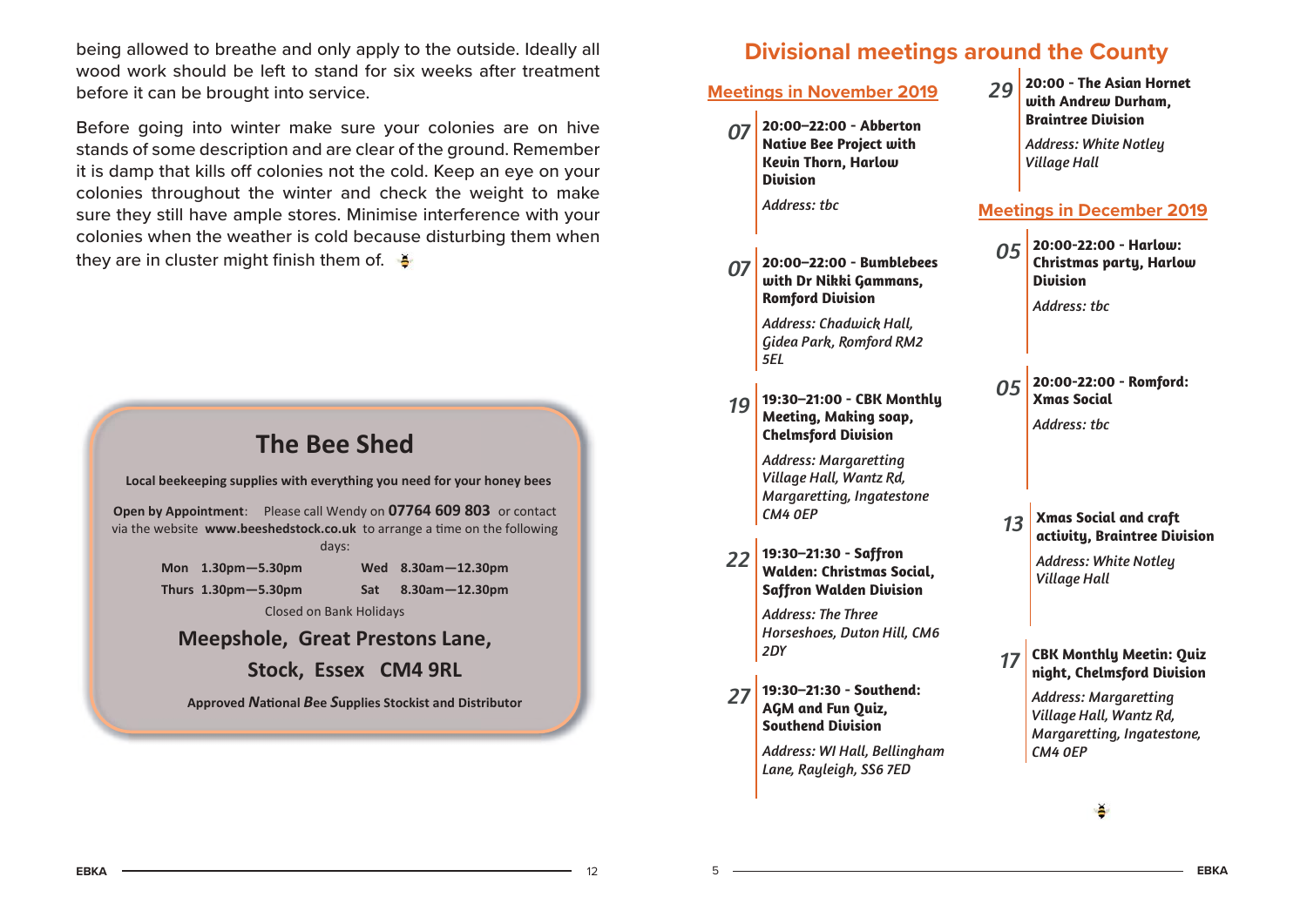# **132nd Annual Essex Honey Show**

By Pauline Tidmas, Show Secretary

#### **Report of the Show Secretary**

Yet another memorable Essex Show at the Orsett Show in<br>Thurrock

We had a fantastic response from Divisions putting forward Volunteers with everyone gaining a place. The Show Committee would like to express our gratitude to everyone involved as all showed real enthusiasm when manning stands and engaging with the General Public. It was a wonderful display by Essex Beekeepers promoting our craft. Saffron Walden Division volunteers provided refreshments as well as presenting a lovely lunch, there was plenty for everyone. Well done to their organisers and members in the kitchen area.

This year was one of our biggest shows with 73 exhibitors entering around 400 exhibits. Well done to everyone who entered. Every exhibitor gained a mark for entering towards their Division's Grand Total and points were spread across the board. Well done Romford for coming out on top and winning the President's Cup for only the second time.

There were 2 feature stands focusing on current issues; one showing details of the Asian Hornet and a second featuring Alternative Hives. Both were very popular with the General Public and our own Beekeepers. Thanks go to Katy Langley (Epping Forest) & Peter Aldridge (Chelmsford) for their help and assistance.

If there is one thing we cannot control, it's the British weather. The day started very cold, the sky was full of black rain clouds and by the time the wind decided to throw itself around the Showground we had to abandon our live bee demonstrations. This is always such a shame as many of the General Public really look forward to the talks. Having live bees within the marque certainly compensated for this. The demonstration hives were busy all day.

**N** ontinue with your feeding programme; it is preferable to  $\lambda$  use cane sugar which is Tate and Lyle as opposed to Silver Spoon which is beet sugar. Beet sugar is ok and the improved refining process with beet sugar means there is little difference between the two but for some reason bees do prefer cane sugar as it is more natural. Silver spoon will do as an alternative if you are unable to get hold of cane sugar. Continue to feed with the winter feeding ratio of 1kg per one pint of water mixed as a syrup. Aim to try and get all your feeding done by the end of October. When the temperature falls to single figures the bees will experience difficulty in converting the sugar syrup into the sugars they require to sustain them throughout the winter. A strong colony will need thirty pounds of food on board. Feed all colonies in the apiary at the same time and towards the end of the day if possible to prevent any chance of robbing. Whilst feeding, maintain a reduced entrance.

#### **Varroa treatment**

Don't forget to carry out the varroa treatment in line with your integrated pest management plan. As there is limited brood in the colony most of the varroa mites are either on the bees or on the comb, this means that treatment is most effective at this time. What is most important is to remember to administer treatments in accordance to the manufactures instructions.

#### **Fit Mouse Guards / Housekeeping**

After you have completed your feeding programme remove all entrance blocks and fit mouse guards. Mouse guards need to be in place before the first major frosts of winter towards the end of October. Winter is the time to maintain all your equipment; cut out all old comb and burn. Don't put old comb in a dustbin because it might end up in a land-fill site which could be a good way to spread disease. Boil up old frames with washing soda, rinse in cold water and leave to dry. Treat all supers and brood boxes that are not in use to a coat of Cuprinol or a non-toxic wood preserver. Try and avoid using oil-based paint as this will prevent the woodwork from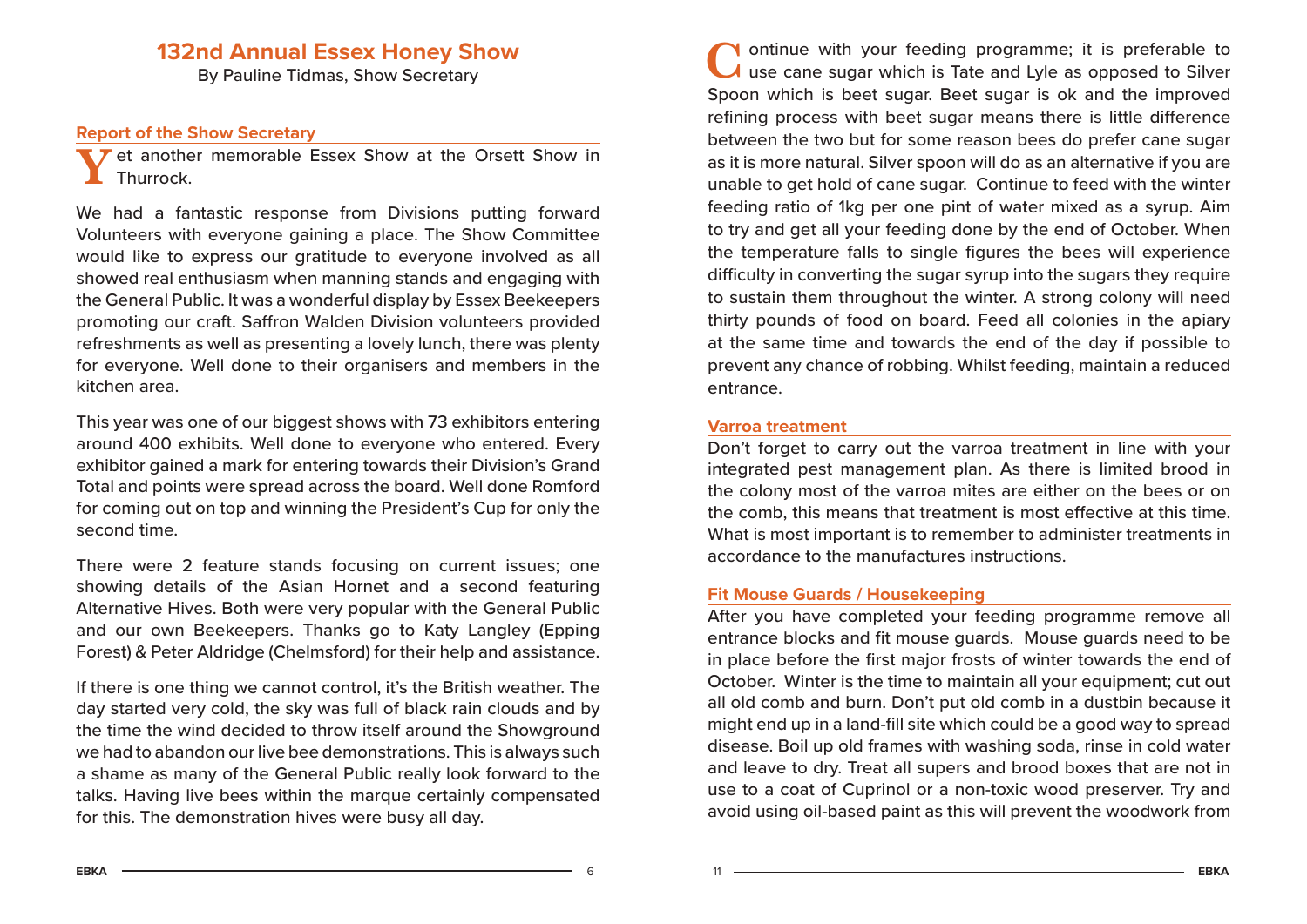honey to see it through the winter. However, in this part of the world hardly a winter goes by without the National Bee Unit warning of starving bees, which is the main reason why we do not advocate taking honey off in the autumn!



How much honey bees need to overwinter is difficult to calculate due to the range of variable factors such as the length of time they will be unable to get out and forage and the strength of the colony. Bees kept in well insulated hives also tend to be more active during the colder months and consequently use up

more stores.

Feeding colonies with syrup solution is not an option during the winter months as the bees find it extremely difficult to reduce the moisture content sufficiently to be storable. Feeding fondant, sometimes known as candy, is the only practical option. However, as the bees cannot take down fondant or store it, it is a source of immediate food. This makes it important to ensure that any fondant is placed as near as possible to the cluster.

Although I live in a very rural area, I have never experienced a problem with mice. However, they are known to seek winter refuge in bee hives and can cause considerable damage during the period that the bees are dormant. You may, therefore, want to consider fitting a mouse guard or at least setting your entrance disc to "queen excluder" setting.

Finally, consider the security of your hives and the extent to which they can withstand strong winds. Placing the traditional brick on the hive roof may not be enough! Whilst heavily insulated hives might be too heavy to blow over, using straps to anchor your hives to a solid base, is a sensible precaution.  $\frac{3}{7}$ 

# **Feed your Bees**

By Mike Cross, Chair, The Derbyshire Beekeeper, via eBees

There is always a lot of work involved in setting up the show through Thursday and Friday, as well as organising the Show Day. Well done and thanks go to all those involved – a terrific job and great success.

# **Beeswax day at EBKA Braintree Division** By Anthony Stark

Ten members gathered in Elspeth and Steve Bunting's barn<br>in Silver End on an autumn Sunday to learn how to make useful and decorative objects from beeswax. There were 4 demonstrations:

1. Making new foundation. A wooden tray was wetted in a plastic container of warm soapy water, then covered with a film of molten wax; this film was floated off under water and placed

inside a folded semi-rigid plastic hexagon-patterned mould which was then pressed through a 50-year old mangle. Magic: about 30 sheets of fresh foundation. How to wire them? Stuart has his homemade kit of a jig to position the frame, foundation and wire, plus a battery and a wooden batten with 4 nails connected to it which are briefly touched on the wire to melt it into the foundation.

2. Candle dipping: proved very popular and we had a special thermostatically-controlled dipping container to make life easier.



Making foundation

3. Novelty candles: There must be over 200 decorative silicone moulds in the Thornes catalogue but we had about 10 available and one member had brought along some cheaper baking moulds with intricate rose patterns. It is not quite as easy as you might

 $\overline{A}$   $\overline{A}$   $\overline{A}$   $\overline{A}$   $\overline{A}$   $\overline{A}$   $\overline{A}$   $\overline{A}$   $\overline{A}$   $\overline{A}$   $\overline{A}$   $\overline{A}$   $\overline{A}$   $\overline{A}$   $\overline{A}$   $\overline{A}$   $\overline{A}$   $\overline{A}$   $\overline{A}$   $\overline{A}$   $\overline{A}$   $\overline{A}$   $\overline{A}$   $\overline{A}$   $\overline{$